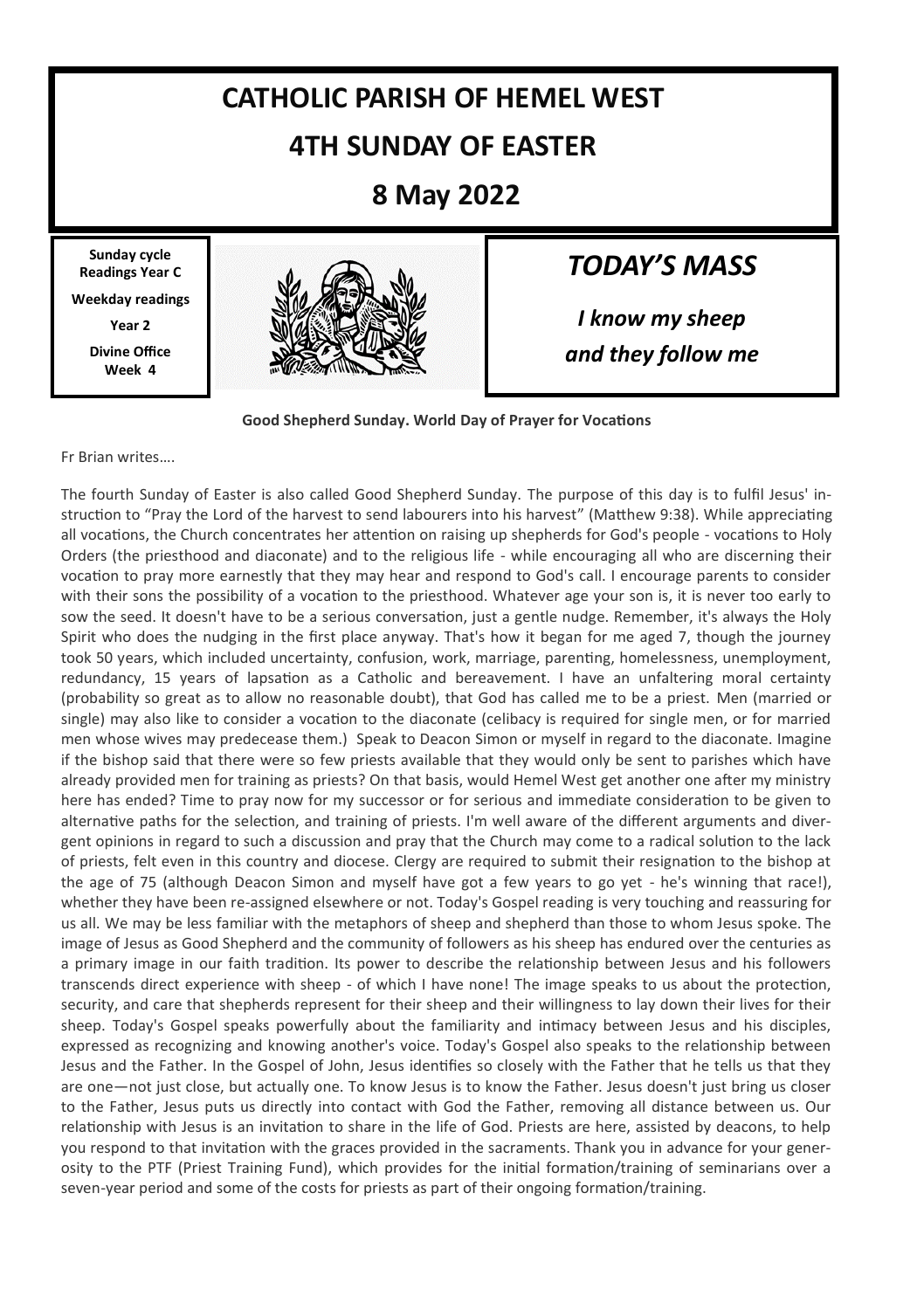# **PARISH NEWS**

**Welcome to the parish of Hemel West. If you are new to the parish, please make yourself known to Fr Brian, by contacting him on 01442 391 759.**

#### **Prayer for Vocations**

Heavenly Father, we ask you to send labourers into your harvest.

Inspire, in the hearts of your people, vocations to the priesthood, diaconate and religious life. Bless our families with a spirit of generosity, so that those whom you call have the courage to give themselves to your Church in faith. Through Christ our Lord.

Amen

**PRIEST TRAINING FUND**: This Sunday is Good charities, including humanitarian aid for Ukraine. Shepherd Sunday and our second collection will One of the nicest aspects of the weekend was the support the Priest Training Fund. This fund pays number of people from Boxmoor village who came for the priestly formation of men for the Catholic in for a look around and have a cup of tea priesthood. There are currently 58 men studying afterwards. Most of them had never been inside at Allen Hall seminary, 17 of whom are from our our church in spite of living in Boxmoor for many own Diocese, and two men are studying in Rome, years. It was delightful to welcome them. Perhaps also from our Diocese. Last year four men who some may come back in the future. The Festival studied at Allen Hall were ordained to the would not have gone ahead without the support priesthood to serve as our future priests. The fund of our sponsors and contributors. Thank you once also supports the ongoing enrichment and again. If you were unable to come along, you can formation of our ordained priests. Your gift see some pictures on the Hemel West Parish ensures we can provide training for these men website on the Parish Life Page. responding to Christ's call to dedicate their lives to **BAPTISM PREPARATION CLASS**: If you are a new serve God's people. Please be as generous as you can. Please also pray for vocations and for all our priests. If you do not have a donation envelope, plenty are still available at the back of the church. event, for when your child becomes a member of You can use the QR code to make your donation God's family. Full details can be found at the link online or visit www.rcdow.org.uk/donations. Thank you for your generosity.

FLOWER FESTIVAL: I hope you were able to visit preparation/ or go to the parish website. the Flower Festival over the Bank Holiday

weekend? The flowers, their arrangement and presentation and the overall association with Our Blessed Mother and peace, were wonderful! We had a wedding on the Saturday and I told the bride that she didn't need to buy any flowers for her wedding. She was so pleased at how beautiful they made the church look for her special day. Well done to the CWL (Catholic Women's League) and all their collaborators for putting on a splendid event, as well as those providing light refreshments, cake and early morning bacon butties - my favourite bit after the flowers!

**SS MARY & JOSEPH FLOWER FESTIVAL**: Many thanks to all who made our Flower Festival a great success. We made £400 in donations over the weekend, and these monies will go to CWL

parent, congratulations! You should now be thinking about having your child baptised. You will need to prepare for this important sacramental https://parish.rcdow.org.uk/

hemelhempsteadwest/sacramental-prep/baptism-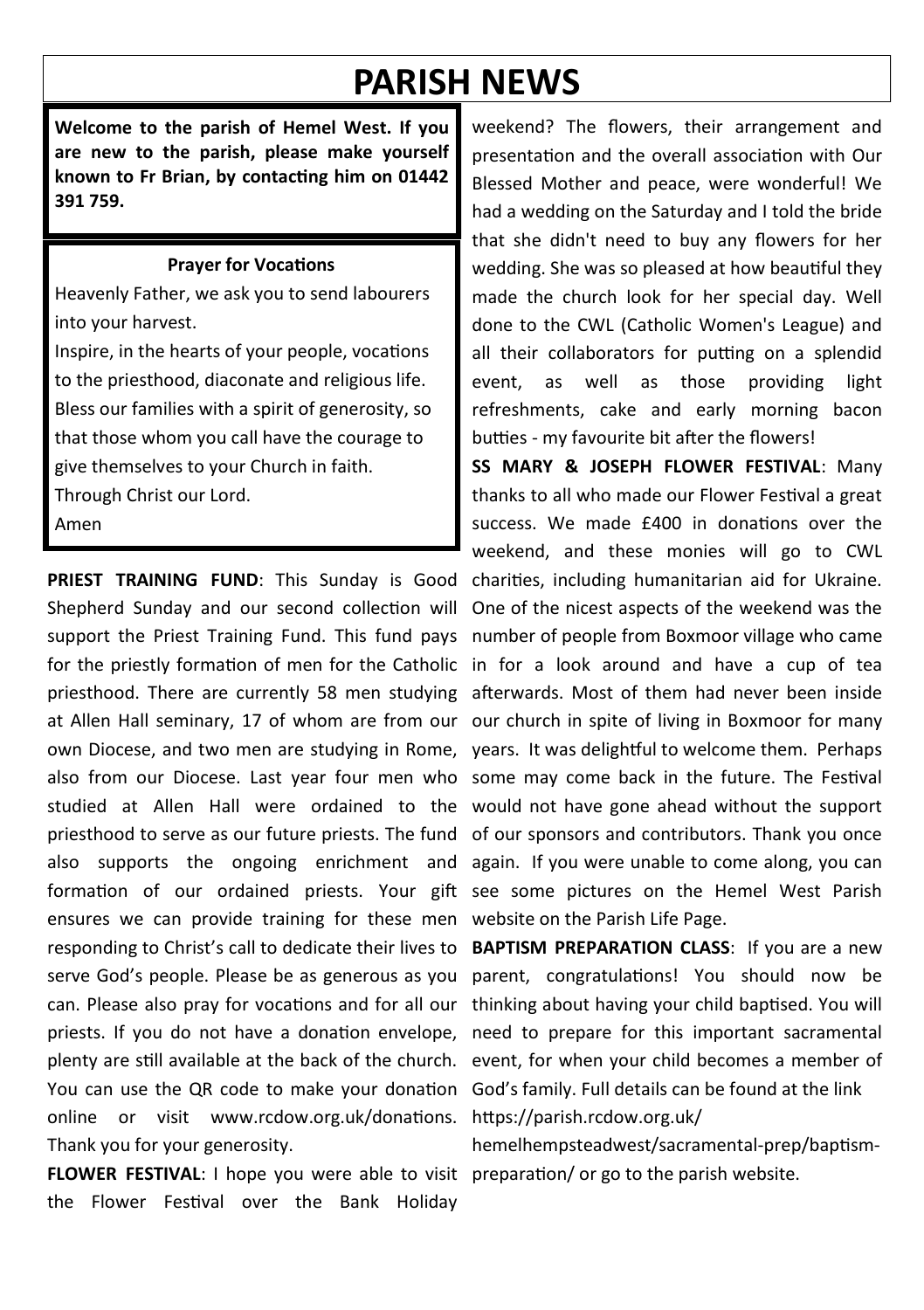#### **PARISH FINANCE COMMITTEE**: **HELP!** The diocese

has recently introduced a new parish audit and the depth and scope of inspection has increased substantially. The purpose of the audit is to ensure that parishes are compliant with a range of policies that relate to financial controls, data protection and general health and safety etc. Overall, it's about good risk management and corresponding governance. Many in the world of work will be familiar with these requirements. We already have several men and women on the Parish Finance Committee but need more to assist with financial matters and oversight for stewardship of our income, expenditure and maintenance of our assets. This would rarely require more than a couple of hours per month and as part of a collective effort make a big difference. Can you help me please? Call me for a chat.

#### **Prayer for Migrants**

Saint Joseph you who have experienced the suffering of those who must flee to save the

lives of those dearest to you, protect all those who flee because of war, hatred, hunger, support them in their difficulties.

Strengthen them in hope, and let them find welcome and solidarity.

Guide their steps, and open the hearts of those who can help them.

Amen

"Compassion becomes real when we recognise our shared humanity."

(**A Quote from Pema Chodron American Tibetan Buddhist Nun**.)

**JUSTICE & PEACE**: When I give food to the poor they call me a saint. When I ask why the poor have no food they call me a communist… Dom Helder Camara, 1909 - 1999.

**E-ALERT: Please sign up for the parish e-alerts and keep up with all the parish news.** 

|              |  |              |  | GOSPEL READINGS FOR THE FORTHCOMING |
|--------------|--|--------------|--|-------------------------------------|
| WEEK:        |  |              |  |                                     |
| Mon: John    |  | $10:1 - 10$  |  |                                     |
| Tues: John   |  | $10:22 - 30$ |  |                                     |
| Wed: John    |  | 12:44-50     |  |                                     |
| Thurs: John  |  | 13:16-20     |  |                                     |
| Fri: John    |  | $14:1 - 6$   |  |                                     |
| Sat: John    |  | $14:7 - 14$  |  |                                     |
| Sunday: John |  | 13: 31-35    |  |                                     |
|              |  |              |  |                                     |

#### **PARISH FINANCES**

**PLANNED GIVING:** Thank you to all those who have made the switch to donating by Standing Order. For those who wish to donate in this way, the details are:

*Account Name: WRCDT Hemel West Sort Code: 40-05-20 Account No.: 31095048*

**The offertory collection Income figures are published on a monthly basis once the bank reconciliation is completed.**

> **Office Hours and Telephone cover for Hemel West. Email: shirleybailey@rcdow.org.uk Phone: 01442 391 759 option 2**

| Telephone cover for<br>West | <b>Hemel West Office</b><br><b>Hours</b> |
|-----------------------------|------------------------------------------|
| Monday                      | Mondav                                   |
| 12 noon-6pm                 | 3pm-6pm                                  |
| Tuesday                     | Tuesday                                  |
| 9.30am-3.30pm               | Closed                                   |
| Wednesday                   | Wednesday                                |
| 9.30am-3.30pm               | 9.30am-3.30pm                            |
| Thursday                    | <b>Thursday</b>                          |
| 9.30am-3.30pm               | 9.30am-12.30pm                           |
| Friday                      | Friday                                   |
| 9.30am-3.30pm               | 9.30am-12.30pm                           |